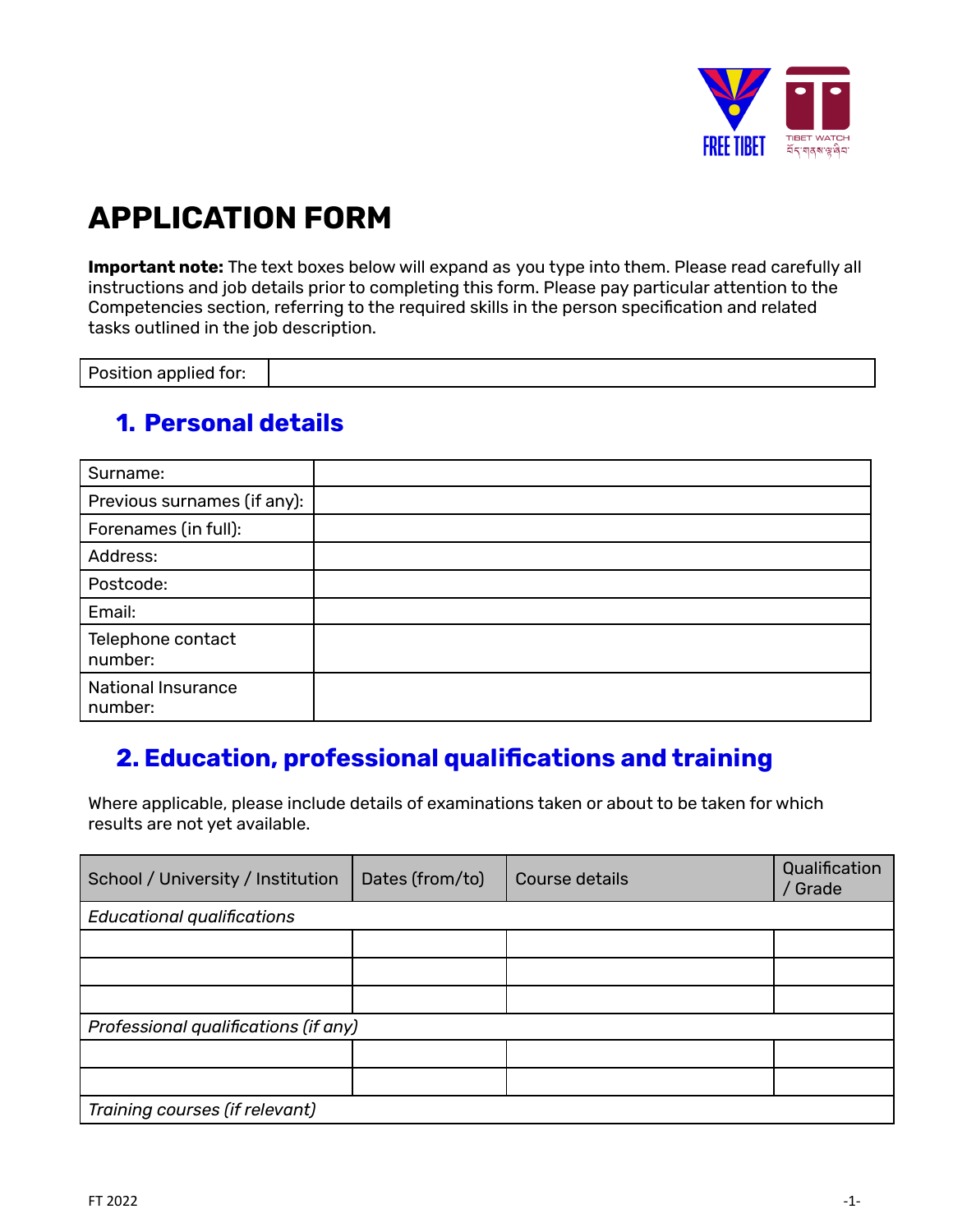

### **3. Career history**

Please note we do not accept CVs as part of the application process. Shortlisting will be carried out on the basis of the application form only. Please give full details of responsibilities and achievements for your current/most recent job.

#### **Most recent post:**

| <b>Position held</b>                      | Name/address of<br>employer | Dates (from/to) | <b>Final salary</b> | Reason for<br>leaving / notice<br>period |
|-------------------------------------------|-----------------------------|-----------------|---------------------|------------------------------------------|
|                                           |                             |                 |                     |                                          |
| Details of responsibilities/achievements: |                             |                 |                     |                                          |
|                                           |                             |                 |                     |                                          |
|                                           |                             |                 |                     |                                          |

#### **Previous career history:**

| Position held | Name/address of<br>employer | Dates (from/to) | <b>Final salary</b> | Reason for<br>leaving / notice<br>period |
|---------------|-----------------------------|-----------------|---------------------|------------------------------------------|
|               |                             |                 |                     |                                          |
|               |                             |                 |                     |                                          |
|               |                             |                 |                     |                                          |
|               |                             |                 |                     |                                          |
|               |                             |                 |                     |                                          |
|               |                             |                 |                     |                                          |

# **4.Please account fully for any periods of time not spent in further education or employment:**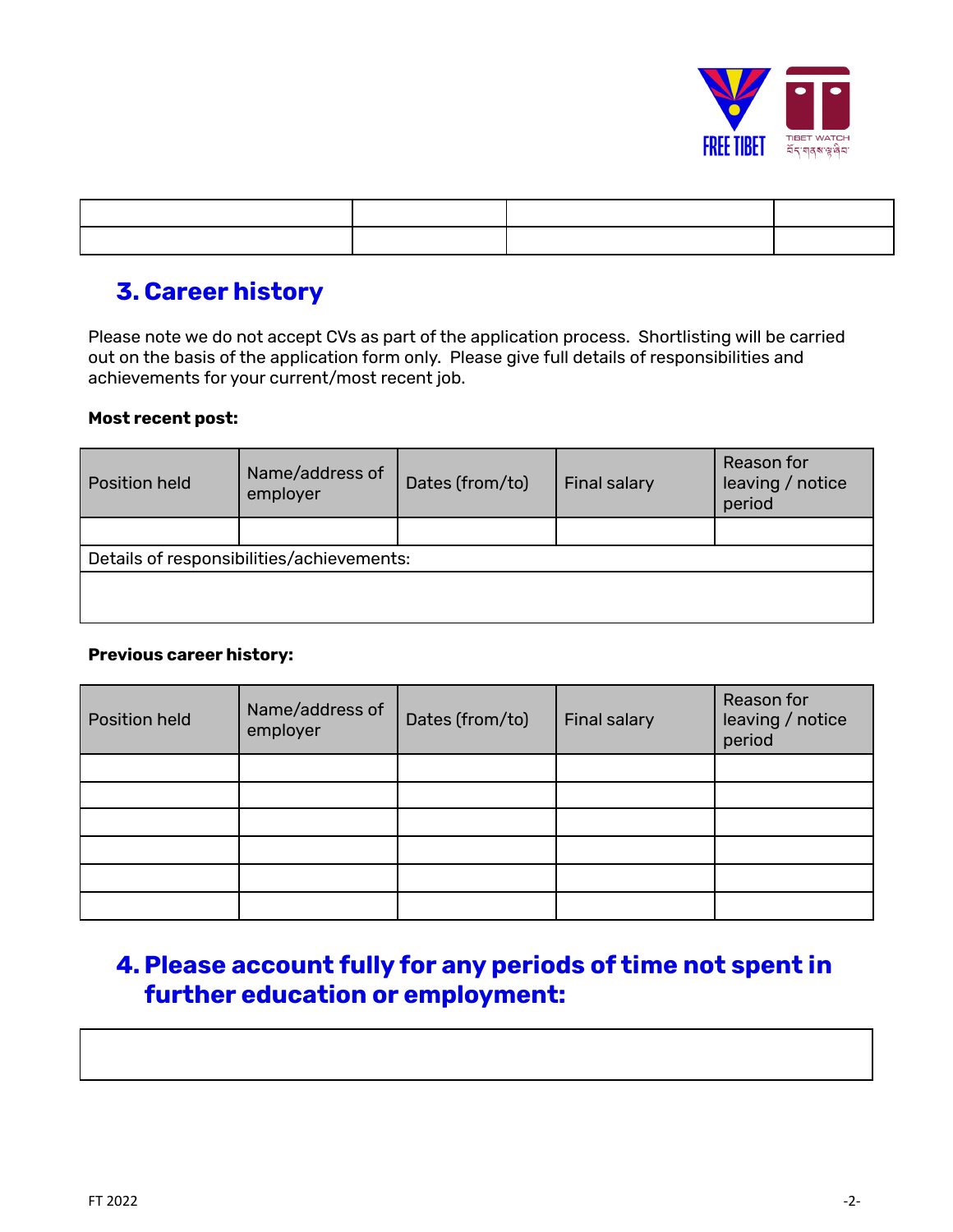

# **5. Why do you want this post and why would you like to work for Free Tibet?**

(Maximum 350 words)

#### **6. Competencies**

The person specification in the job description outlines key areas of competence. Please describe in this section, using examples from your experience, how you meet the person specification. Shortlisting will be based upon how well you demonstrate your ability to meet the essential criteria.

(Maximum two pages.)

### **7. Referees**

Please give the name, address and telephone number of TWO referees. One referee must be your present or most recent employer and the second a previous employer. If you cannot provide these, please provide a referee who has known you for at least two years. This must not be a member of your family and you should state the capacity in which they know you. Please note that Free Tibet reserves the right to contact any former employer for a reference.

|                                                                      | Present / most recent employer | Second referee |
|----------------------------------------------------------------------|--------------------------------|----------------|
| Name:                                                                |                                |                |
| Position:                                                            |                                |                |
| Organisation:                                                        |                                |                |
| Address:                                                             |                                |                |
| Phone number:                                                        |                                |                |
| Email:                                                               |                                |                |
| Capacity in which they know<br>you (inc dates if not<br>employment): |                                |                |
| May we contact them prior to<br>interview?                           | Yes / No                       | Yes / No       |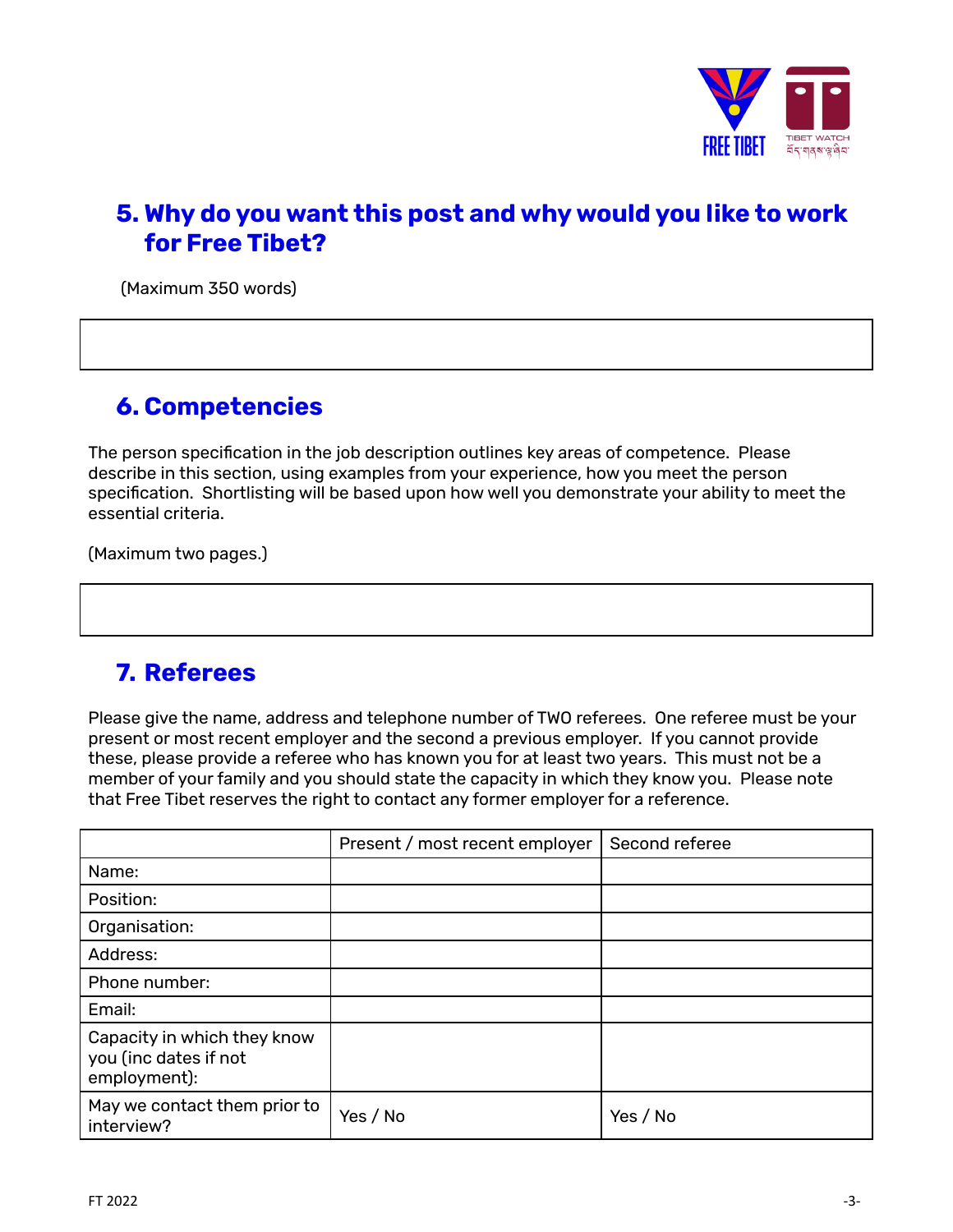

# **8. If offered this post, when could you take up employment?**

# **9. Asylum and Immigration Act 1996**

All applicants called in for a final interview will be asked to produce evidence of their eligibility to work in the UK, in compliance with the Asylum and Immigration Act 1996. Further information on the UK Government's immigration policy can be found on [www.homeoffice.gov.uk](http://www.homeoffice.gov.uk), Immigration and Nationality page.

Do you need a work permit to work in the UK? Yes / No

If you need a work permit, are there any limitations/conditions e.g. a visa with limited duration? Yes / No

If yes, please give details:

#### **10. Criminal record**

You are not required to disclose any conviction considered spent under the Rehabilitation of Offenders Act 1974. Having a conviction will not necessarily be a bar to employment with Free Tibet; it will depend on the circumstances and the relevance to the post.

Do you have any criminal convictions? Yes / No

If yes, please give details:

The information contained in this application form will only be seen by staff involved in the recruitment process.

#### **11. Declaration**

I confirm the details contained on this application form are correct. I understand that including false information on this form could render me liable to subsequent summary dismissal. I understand that any offer of employment will be subject to receipt of two references that are satisfactory to Free Tibet. I also agree that my records may be held on a computerised database that is subject to the Data Protection Act 1998.